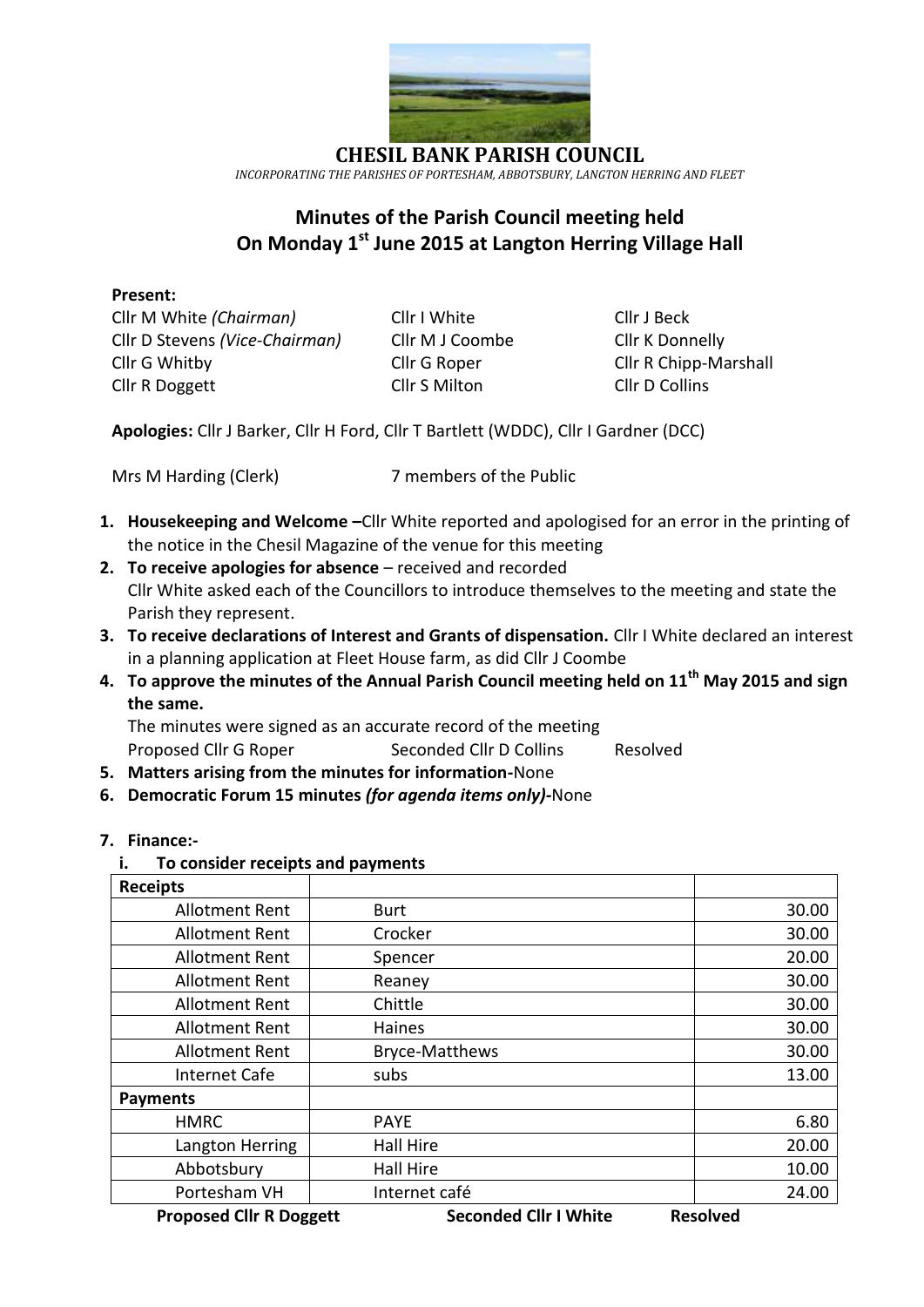## **CHESIL BANK PARISH COUNCIL**

*INCORPORATING THE PARISHES OF PORTESHAM, ABBOTSBURY, LANGTON HERRING AND FLEET*

#### **ii. To consider a donation to the Parish Map group (GW)**

Cllr G Whitby reported to the meeting the Parish Map project, Mr Whittock has designed the map involving the children at Portesham School, Cllr Collins asked to see a copy of the map and detail, this was not currently available but a request would be made to Mr Suroweic for this information. Cllr Whitby explained that the £100 that has been requested was for the base using slabs and not gravel to make it safer for maintenance in the future. Proposed Cllr G Whitby Seconded Cllr J Coombe Resolved

#### **8. Working Group reports:-**

- **i. Recreation- Chesil Fete update-**Cllr D Collins reported on the event, the Chesil Bank Fete has been upgraded to "The Chesil Bank Country Fayre, Fun Dog Show and Car Boot sale" posters and flyers were made available for Councillors to put up in their respective parishes. Cllr Collins explained that the event is for all in the Chesil Bank to raise the profile of the site and get people using it, pulling the community together and being done under the umbrella of the Chesil Bank PC. Cllr Coombe commended the Recreation working group for their efforts over the last 2 years.
- **ii.** Mobile and Communications -**report**-Cllr D Collins explained that he had received information by telephone that EE was not aware of a mast and had no plans for one but an email from Lionel Spencer of DCMS (the government body who is promoting this project) was much more positive and hoped to have further information by the end for the week. Cllr White commented that if we do not hear anything by the end of June the Council would go back to Oliver Letwin for his help.

#### **9. Planning Consultations:-**

- **i. To consider all planning applications since the last meeting** 
	- *a.* WD/D/15/000953-Portesham-POSSUM HOUSE, 1 BRAMDON LANE, PORTESHAM Convert garage/workshop & hobbies room to 2 holiday cottages with removal of conditions 2 and 4 of planning approval 1/D/10/000603 - to allow for use as open market dwelling houses (Variation of condition) -*no objections but comments will be made on the previous application where conditions were placed that it is against current planning policy.*

Proposed Cllr G Whitby Seconded Cllr R Chipp-Marshall Resolved

- b. WD/D/15/001021-Abbotsbury-9A WEST STREET, ABBOTSBURY, WEYMOUTH, DT3 4JT-Change of use of wedding clothes and accessories shop (A1), to a workshop (Light Industrial - B1) (Change of Use)- *no objections*
- c. WD/D/15/000995 /996-Abbotsbury-15 BACK STREET, ABBOTSBURY, WEYMOUTH, DT3 4JP -Refurbish, extend & convert existing outbuilding to provide artist studio, guest bedroom and garden store. (Full) -*No objections*
- *d.* WD/D/15/001082/1081-Abbotsbury 35A WEST STREET, ABBOTSBURY, WEYMOUTH, DT3 4JT-Rebuild chimney stack and increase chimney height by 300mm, repointing of stack and lining of flue with Thermocrete spray (Listed Building Consent)-*No objections*
- e. WD/CA/15/00147-Portesham-30 FRYS CLOSE, PORTESHAM, WEYMOUTH, DT3 4LQ Palm - reduce by 25% -*No objections*
- f. 3 Roses Lane- Langton Herring-Change of use of part of closed churchyard as parking area attached to 3 Roses Lane, Langton Herring. Reposition boundary dry stone wall. Reposition part of 'great drain' under proposed parking area. (Full) – Cllr Doggett reported that this had been one of the main topics at the recent LH Parish meeting and new comments have now been invited for the Development committee meeting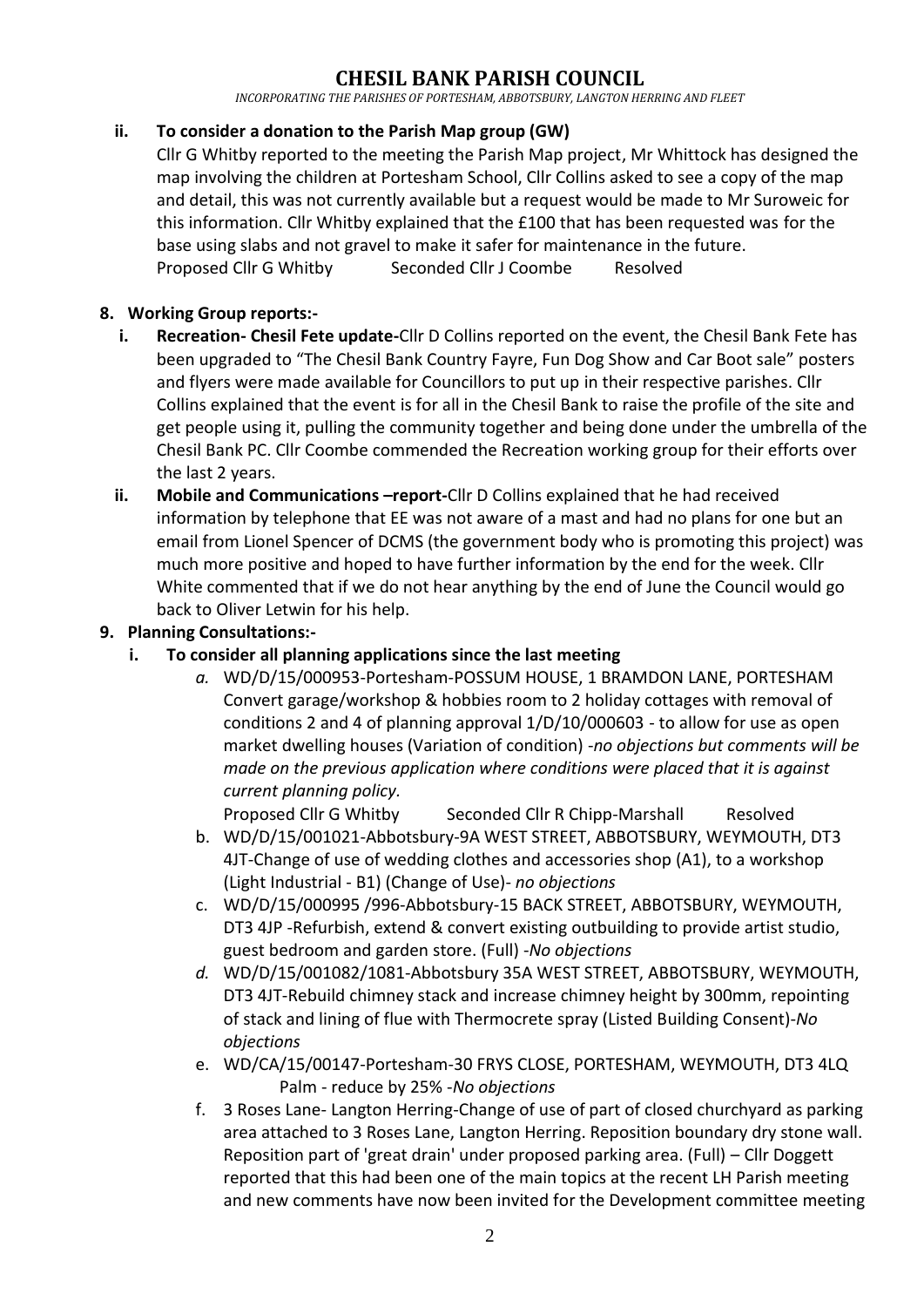# **CHESIL BANK PARISH COUNCIL**

*INCORPORATING THE PARISHES OF PORTESHAM, ABBOTSBURY, LANGTON HERRING AND FLEET*

on 11<sup>th</sup> June with any further information. Cllr Doggett explained some of the history behind the Drain and the need to establish the ownership/responsibility before any planning should be considered, Cllr Doggett had spoken to Cllr Gardner and Cllr Bartlett to express the feeling of the residents.

#### **ii. To consider any other planning/enforcement issues**

No further updates on the business in Cheese Lane

#### **10. Highways**

#### **i. Report on the request for an extension to the 30mph at Elworth after site meeting**

A site meeting was held at the junction at Elworth with Cllr Gardner, Ian Newport and Andrew Brown, Cllr White and the Clerk, at the regulatory meeting in January the reduction of the speed limit had full support but unfortunately the junction does not meet the current criteria for the speed limit extension as it is not within the area of the village and the fact that it is at a recreation area is not a factor.

What was agreed was to put down speed markers for a week to see what the speeds are at the moment on the bend and gather costs for a "walk talk and Build" footway along the current verge and where it is not quite wide enough then the farmer/landowner will be asked to cut back the hedge further to create more width.

This will be a more rural footpath which was something we wanted in the first place but won't cost the £200,000 originally quoted but more in the region of £20,000 but this will have to be confirmed as only approximate.

The PC will continue to push for this and ask for the data once the speed monitors have been put in place.

#### **ii. To receive any Highways issues**

No further news on signage at Clover Farm, Cllr Beck reported motorbikes in the early mornings at weekends are still causing concern, Cllr Beck urged people to report and complain about this on the Dorset Road safe website, and then more speed monitoring can be done in the villages.

### **11. ROW:-**

#### **i. To receive a report of RoW issues in the parishes**

- Cllr M White reported that after site meetings with land owners and the Countryside team common sense has prevailed the ridgeway is now open. Cllr Coombe congratulated the Chairman on this as without Cllr White's tenacity this would not have happened.
- Japanese Knotweed is appearing in the parishes and this should be reported to the land owners or to DCC. Cllr Collins suggested that pictures of the weed should be placed in the Chesil magazine so residents are aware and where to report this nonnative invasive plant species. The weed reported to the Estate along the railway line has apparently been dealt with.
- The footpath at the back of Cemetery Road is very overgrown but is in hand and Cllr White has now had conversations with Countryside about the vegetation on the wall in Back Street.

#### **12. Reports from the Parishes**

**i.** Abbotsbury –Parish meeting-Cllr D Stevens reported on the Parish meeting held on 26<sup>th</sup> May where the Slow signs, white lines, potholes and the railings on the Ilchester public house were discussed, also the weeds long the high footpath. It was also reported that the manure at the